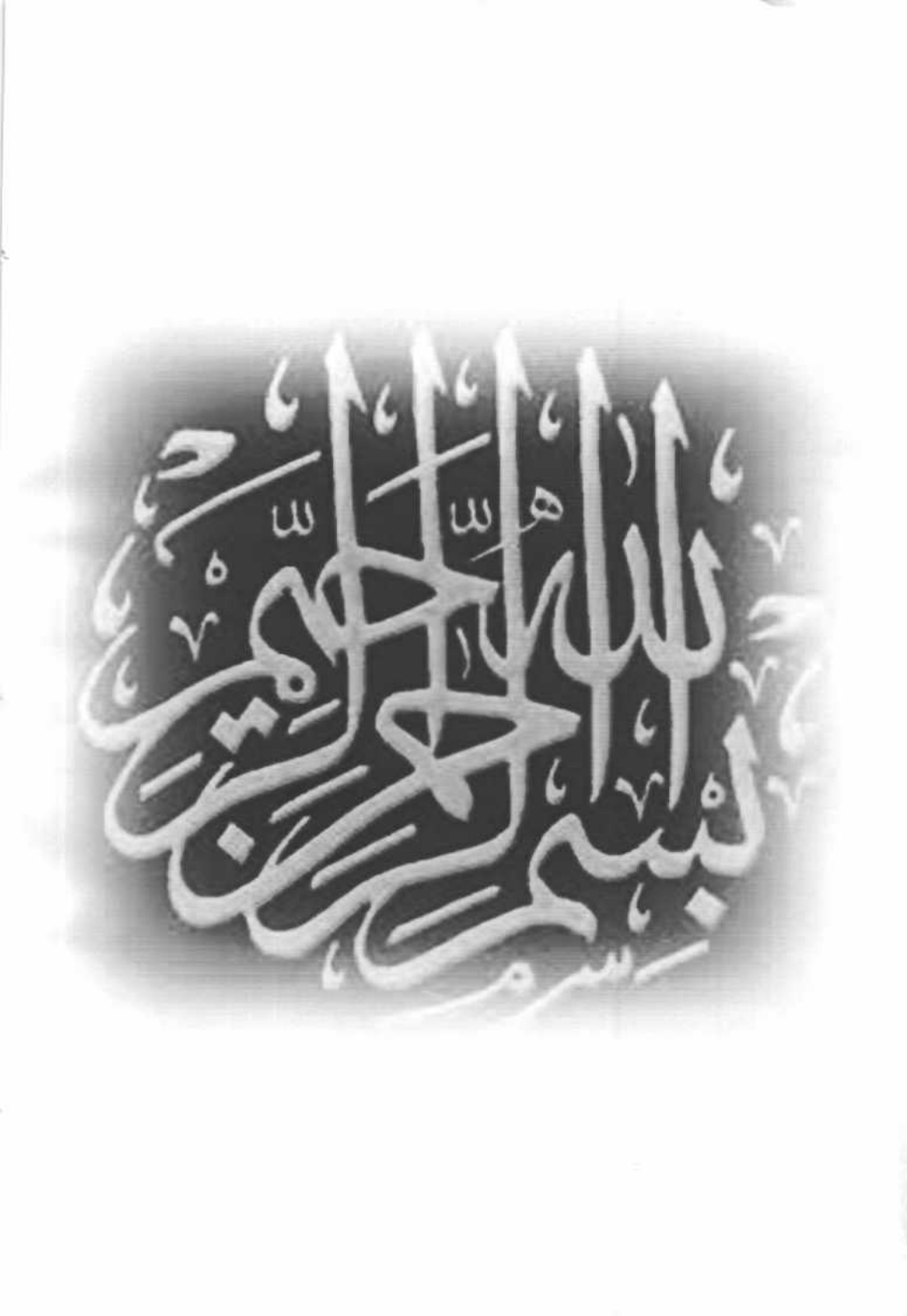## Certificate of Approval



It is certified that the research work presented in this thesis, entitled "Motion of Oldroyd-B Fluids with Fractional Derivatives in Cylinderical Domain" was conducted by Ms. Qammar Rubbab under the supervision of Dr. S.M. Husnine.

No part of this thesis has been submitted anywhere else for any other degree. This thesis is submitted to the Department of Sciences & Humanities in partial fulfillment of the requirements for the degree of Doctor of Philosophy in Mathematics

at the

National University of Computer and Emerging Sciences Lahore, PAKISTAN May 2012

Signature of candidate:

Ms. Qammar Rubbab

May 26, 2012

Signatures, Examination Committee Members:

Dr. Shahid S. Siddiqi Professor, PU, Lahore

Dr. Muhammad Ozair Ahmad Professor, UET, Lahore

Dr. Muhammad Asif Gondal Associate Professor, NUCES, Islamabad Campus

Dr. Arshad Hussain Aralued Hushes

Dr. M. Ayub Alv

Director, National University of Computer and Emerging Sciences, Lahore Campus

Dean, National University of Computer and **Emerging Sciences**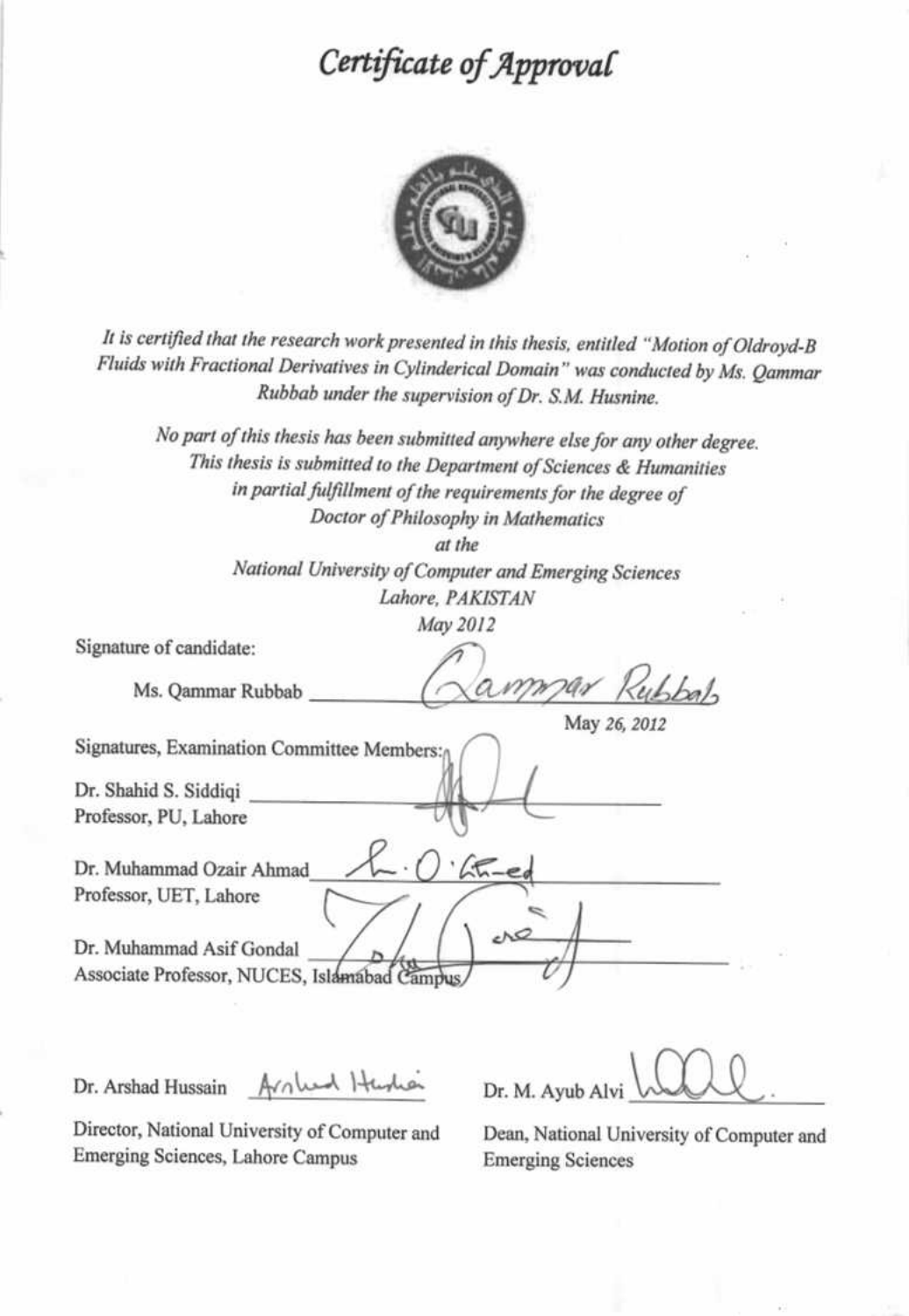To my beloved Parents and Family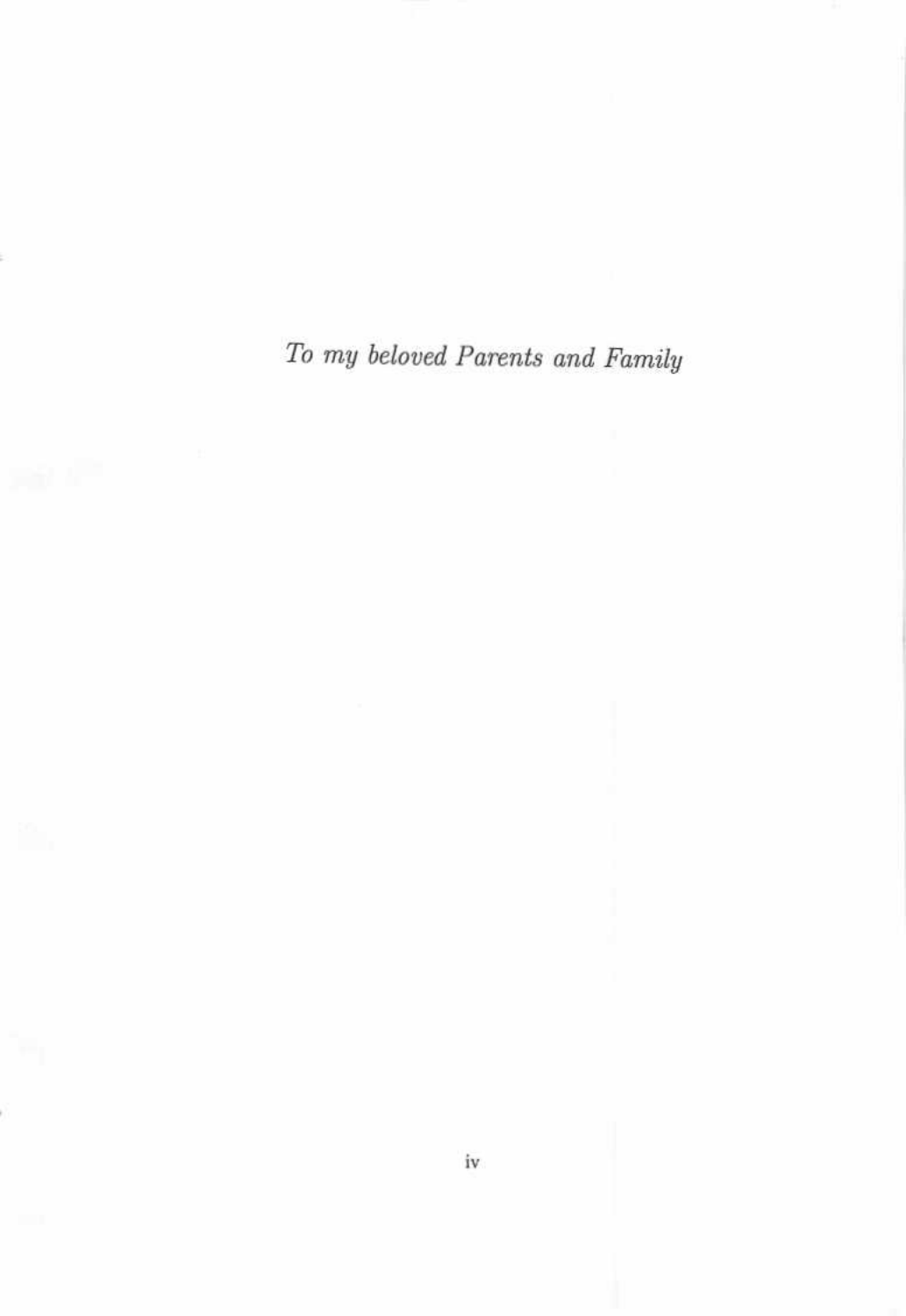# Table of Contents

|                |                                                                     | Table of Contents                                                         | v           |  |  |
|----------------|---------------------------------------------------------------------|---------------------------------------------------------------------------|-------------|--|--|
|                | Abstract                                                            |                                                                           | vii         |  |  |
|                |                                                                     | Acknowledgements                                                          | $\mathbf x$ |  |  |
|                |                                                                     | Introduction                                                              | 1           |  |  |
| ı.             | Preliminaries                                                       |                                                                           |             |  |  |
|                | 1.1                                                                 |                                                                           | 8<br>8      |  |  |
|                | 1.2                                                                 |                                                                           | 9           |  |  |
|                | 1.3                                                                 |                                                                           | 10          |  |  |
|                | 1.4                                                                 |                                                                           | 11          |  |  |
|                | 1.5                                                                 |                                                                           | 12          |  |  |
|                |                                                                     | 1.5.1                                                                     | 13          |  |  |
|                |                                                                     | 1.5.2                                                                     | 14          |  |  |
|                |                                                                     | 1.5.3                                                                     | 14          |  |  |
| $\overline{2}$ | Second grade fluid between two longitudinally oscillating cylinders |                                                                           |             |  |  |
|                | $2.1\,$                                                             |                                                                           | 16<br>16    |  |  |
|                | $2.2\,$                                                             | Longitudinal oscillatory flow between two coaxial cylinders $\dots \dots$ | 17          |  |  |
|                |                                                                     | 2.2.1<br>Governing equation of problem                                    | 17          |  |  |
|                |                                                                     | 2.2.2<br>Calculation of the Velocity Field                                | 19          |  |  |
|                |                                                                     | 2.2.3                                                                     | 21          |  |  |
|                | 2.3                                                                 |                                                                           | 22          |  |  |
|                | 2.4                                                                 |                                                                           | 23          |  |  |
| 3              |                                                                     | Second grade fluid in an annular pipe                                     | 27          |  |  |
|                |                                                                     |                                                                           | 27          |  |  |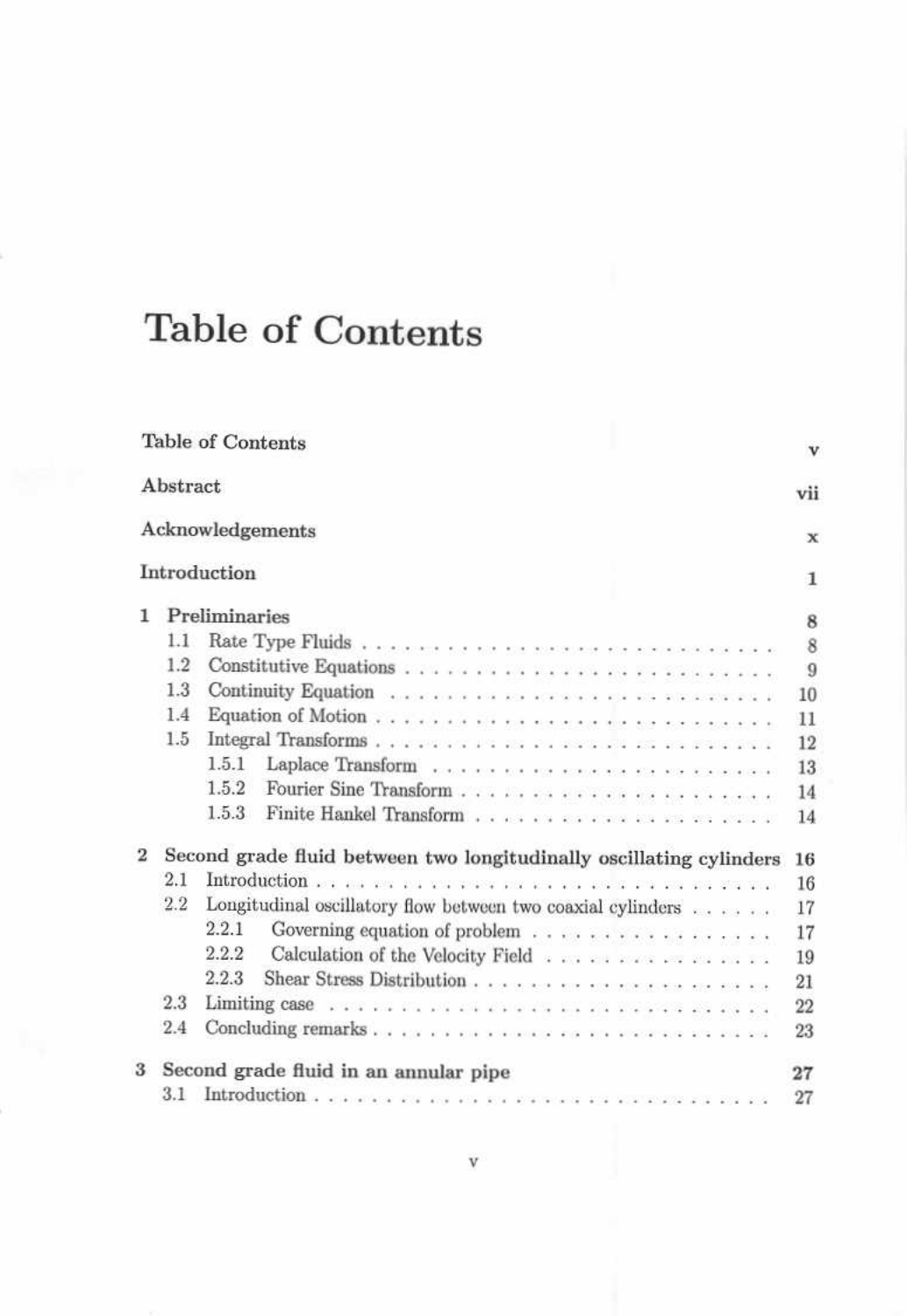|                | 3.2           | Basic equations research conservation of the conservation of the conservation of the conservation of the conservation of the conservation of the conservation of the conservation of the conservation of the conservation of t | 27 |  |
|----------------|---------------|--------------------------------------------------------------------------------------------------------------------------------------------------------------------------------------------------------------------------------|----|--|
|                | 3.3           | Rotational flow in an annular pipe due to a time dependent shear stress                                                                                                                                                        | 28 |  |
|                |               | 3.3.1<br>Calculation of the velocity field                                                                                                                                                                                     | 29 |  |
|                |               | 3.3.2                                                                                                                                                                                                                          | 31 |  |
|                | 3.4           |                                                                                                                                                                                                                                | 32 |  |
|                | 3.5           |                                                                                                                                                                                                                                | 32 |  |
|                |               |                                                                                                                                                                                                                                |    |  |
| $\overline{4}$ |               | Stokes' second problem for Maxwell fluids                                                                                                                                                                                      | 36 |  |
|                | 4.1           |                                                                                                                                                                                                                                | 36 |  |
|                | 4.2           |                                                                                                                                                                                                                                | 36 |  |
|                | 4.3           |                                                                                                                                                                                                                                | 38 |  |
|                |               | 4.3.1<br>Solution of the problem for sine oscillations of the plate                                                                                                                                                            | 38 |  |
|                |               | 4.3.2<br>Solution of the problem for cosine oscillations of the plate                                                                                                                                                          | 41 |  |
|                | 4.4           |                                                                                                                                                                                                                                | 42 |  |
|                |               |                                                                                                                                                                                                                                | 46 |  |
| 5              |               | Axial Couette flow of an Oldroyd-B fluid with fractional derivatives                                                                                                                                                           | 47 |  |
|                | 5.1           |                                                                                                                                                                                                                                | 47 |  |
|                | 5.2           |                                                                                                                                                                                                                                | 47 |  |
|                | 5.3           | Longitudinal flow through an infinite circular cylinder $\dots \dots \dots$                                                                                                                                                    | 49 |  |
|                |               | 5.3.1 Calculation of the velocity field                                                                                                                                                                                        | 49 |  |
|                |               | 5.3.2                                                                                                                                                                                                                          | 52 |  |
|                | 5.4           |                                                                                                                                                                                                                                |    |  |
|                | $5.5^{\circ}$ |                                                                                                                                                                                                                                | 53 |  |
|                |               |                                                                                                                                                                                                                                | 55 |  |
| 6              |               | The axial flow of an Oldroyd-B fluid with fractional derivatives in a                                                                                                                                                          |    |  |
|                | pipe          |                                                                                                                                                                                                                                | 61 |  |
|                | 6.1           |                                                                                                                                                                                                                                | 61 |  |
|                | 6.2           |                                                                                                                                                                                                                                | 61 |  |
|                | 6.3           | Axial flow through an infinite circular cylinder                                                                                                                                                                               | 62 |  |
|                |               | 6.3.1 Calculation of the velocity field                                                                                                                                                                                        | 62 |  |
|                |               | 6.3.2                                                                                                                                                                                                                          | 65 |  |
|                | 6.4           |                                                                                                                                                                                                                                | 65 |  |
|                | 6.5           |                                                                                                                                                                                                                                | 68 |  |
|                | Appendix      |                                                                                                                                                                                                                                | 69 |  |
|                |               |                                                                                                                                                                                                                                |    |  |
| Bibliography   |               |                                                                                                                                                                                                                                |    |  |
|                |               |                                                                                                                                                                                                                                |    |  |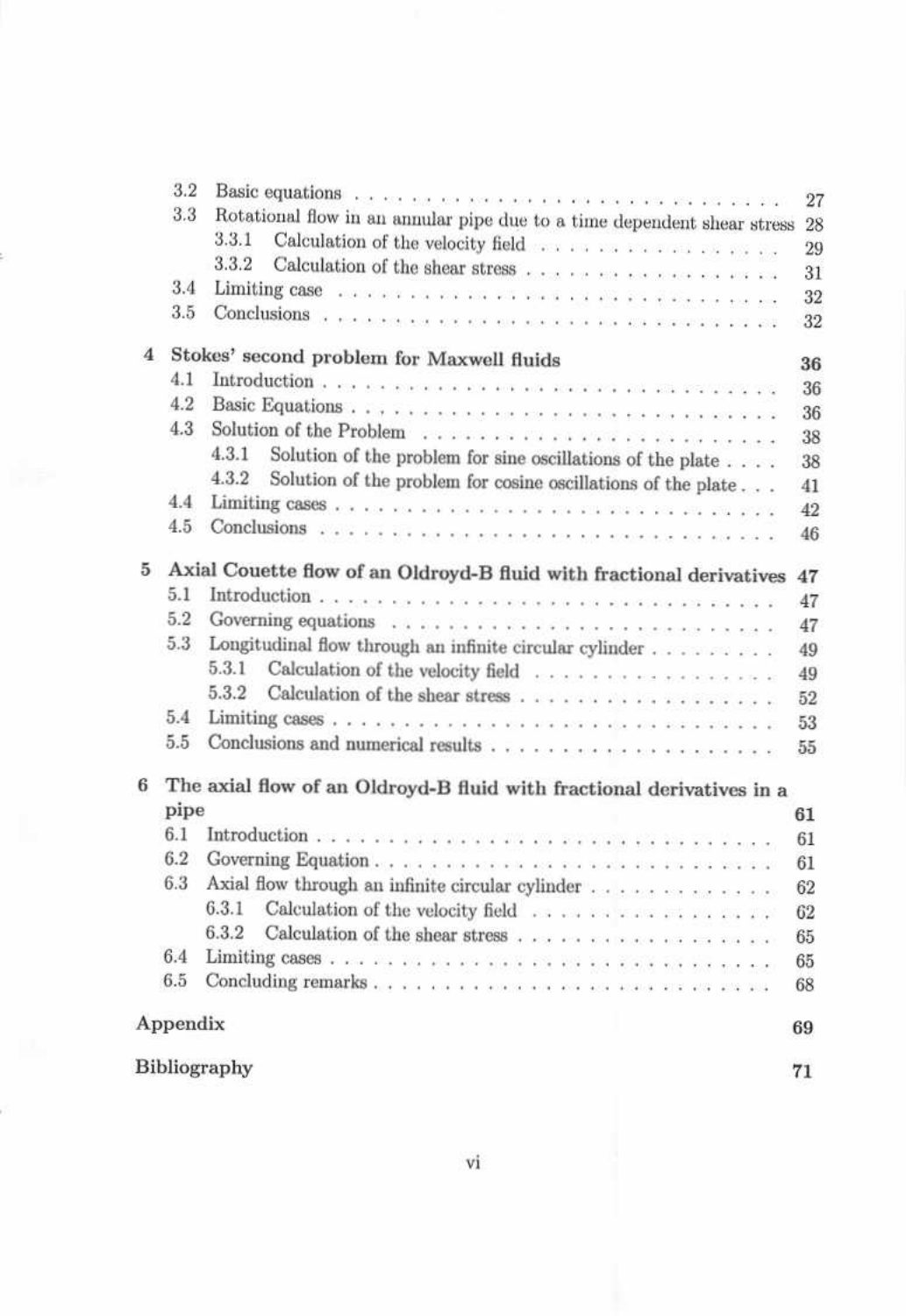## Abstract

In this thesis, we determine the exact solutions for certain flows of non-Newtonian fluids of differential and rate type including second grade fluids, ordinary Maxwell fluids and Oldroyd-B fluids with fractional derivatives model. The research investigates longitudinal oscillatory and the unsteady rotational flows between two coaxial cylinders for second grade fluids, the Stokes' second problem for the Maxwell fluids by considering both sine and cosine oscillations of the plate, as well as the unsteady flow of Oldroyd-B fluids with fractional derivatives model in a circular cylinder. Ultimately we are lead to partial differential equations which are solved by using several transforms. We have determined the time required to attain the steady state for oscillating flows of second grade and Maxwell fluids by exploiting numerical methods and graphical illustrations. All the equations and boundary conditions governing the flow are satisfied by the solutions achieved in this thesis. As special cases, solutions are derived for some Newtonian fluids as well.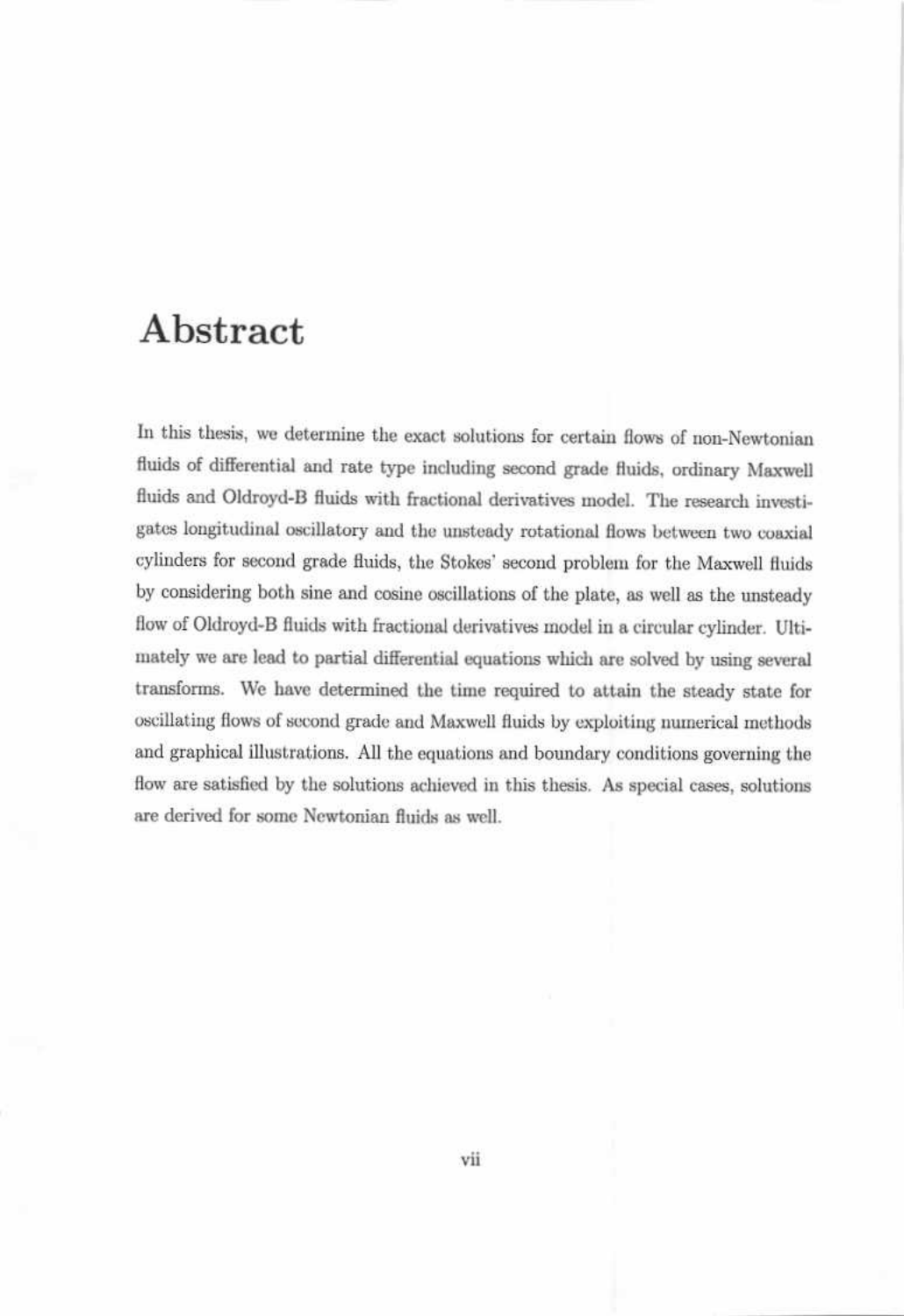#### Publications from the thesis

- 1. Amir Mahmood, Najeeb Alam Khan, Corina Fetecau, Muhammad Jamil and Qammar Rubbab, Exact analytic solutions for the flow of second grade fluid between two longitudinally oscillating cylinders Published in " Journal of Prime Research in Mathematics 5 (2009), 192-204."
- 2. Qammar Rubbab, M.Imran and Syed Muhammad Husnine, A note On rotational flow of a second grade fluid in an annular pipe due to a time dependent shear stress presented in " 5th World Conference on 21st Century Mathematics 2011 held in Abdus Salam School of Mathematical Sciences, GC University Lahore-Pakistan February (2011) 9-13."
- 3. Imran Siddique and Qammar Rubbab, New exact solutions corresponding to Stokes's econd problem for Maxwell fluids Published in " Buletinul Institutului Politehnic Din IASI Tomul LV (LIX), Fasc. 1, 2009."
- 4. A.U.Awan, Corina Fetecau and Qammar Rubbab, Axial Couette flow of an Oldroyd-B fluid with fractional derivatives due to a longitudinal time-dependent shear stress Published in " Journal of Quaestiones Mathematicae 33 (2010), 429-441."
- 5. Qammar Rubbab, Syed Muhammad Husnine and Amir Mahmood, Exact solutions of generalized Oldroyd-B fluid subject to a time-dependent shear stress in a pipe Published in "Journal of Prime Research in Mathematics 5 (2009), 139-148."

#### Other publications

6. Amir Mahmood, Saifullah and Qammar Rubbab, Exact solutions for a rotational flow of generalized second grade fluids through a circular cylinder Published in " BULETINUL ACADEMIEI DE STIINTE A REPUBLICII MOLDOVA MATEMATICA 3 (58), 2008, Pages 9-17 ISSN 1024-7696."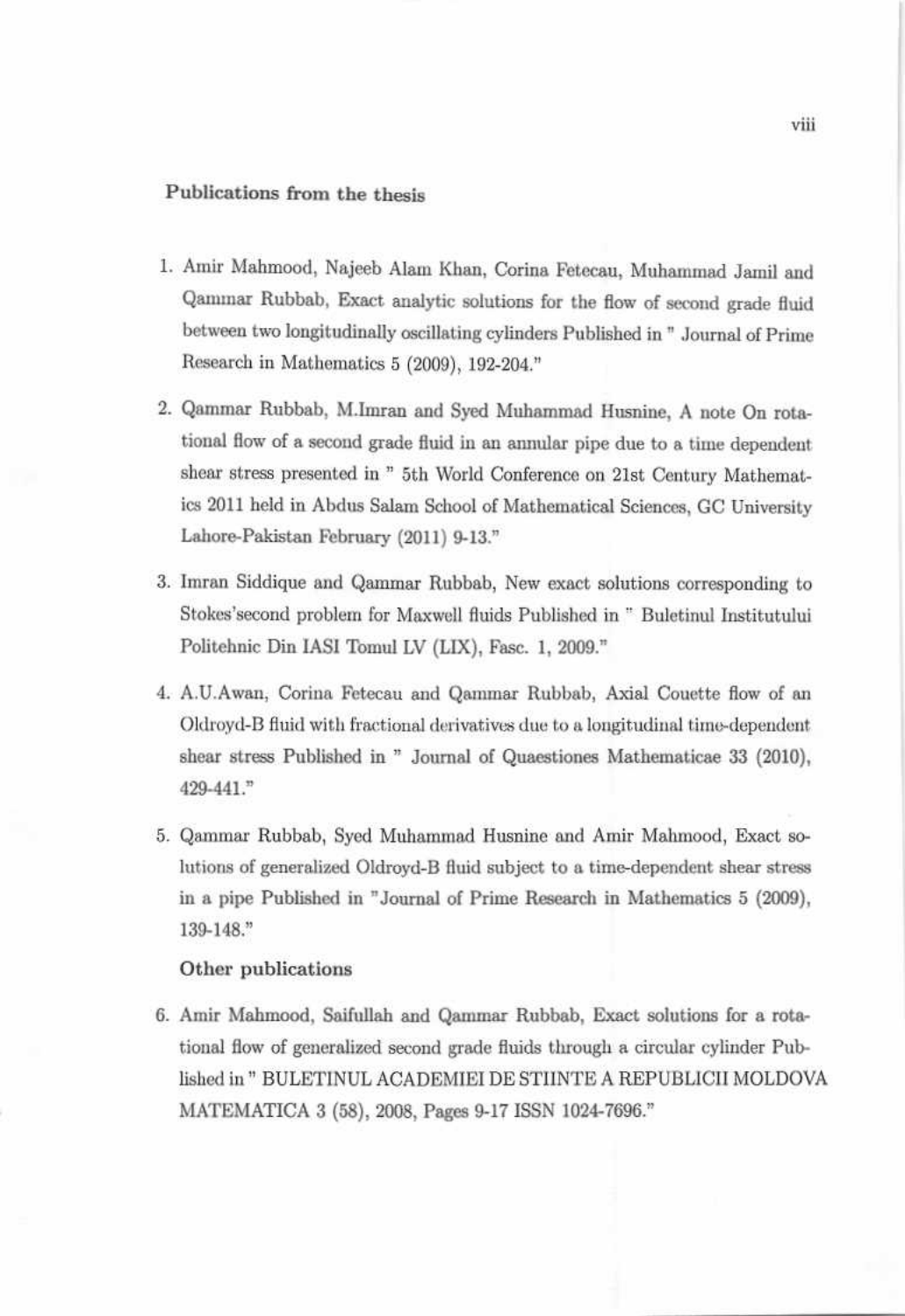- 7. Q.Rubbab, S.M.Husnine, M.Imran, M.Athar and M.Kamran, Unsteady axial flow of an Oldroyd-B fluid with fractional derivatives induced by a circular cylinder Sent into "International Journal of Nonlinear Sciences and Numerical Simulation"
- 8. Muhammad Kamran, Muhammad Athar, Qammar Rubbab and Constantin Fetecau, Exact solutions for the flow of generalized second grade fluid in an annular pipe Published in " Buletinul Institutului Politehnic Din IASI Publicate de Universitatea Tehnica,, Gheorghe Asachi" din Iasi Tomul LV (LIX), Fasc. 3, 2010 Sectia MATEMATICA. MECANICA TEORETICA. FIZICA.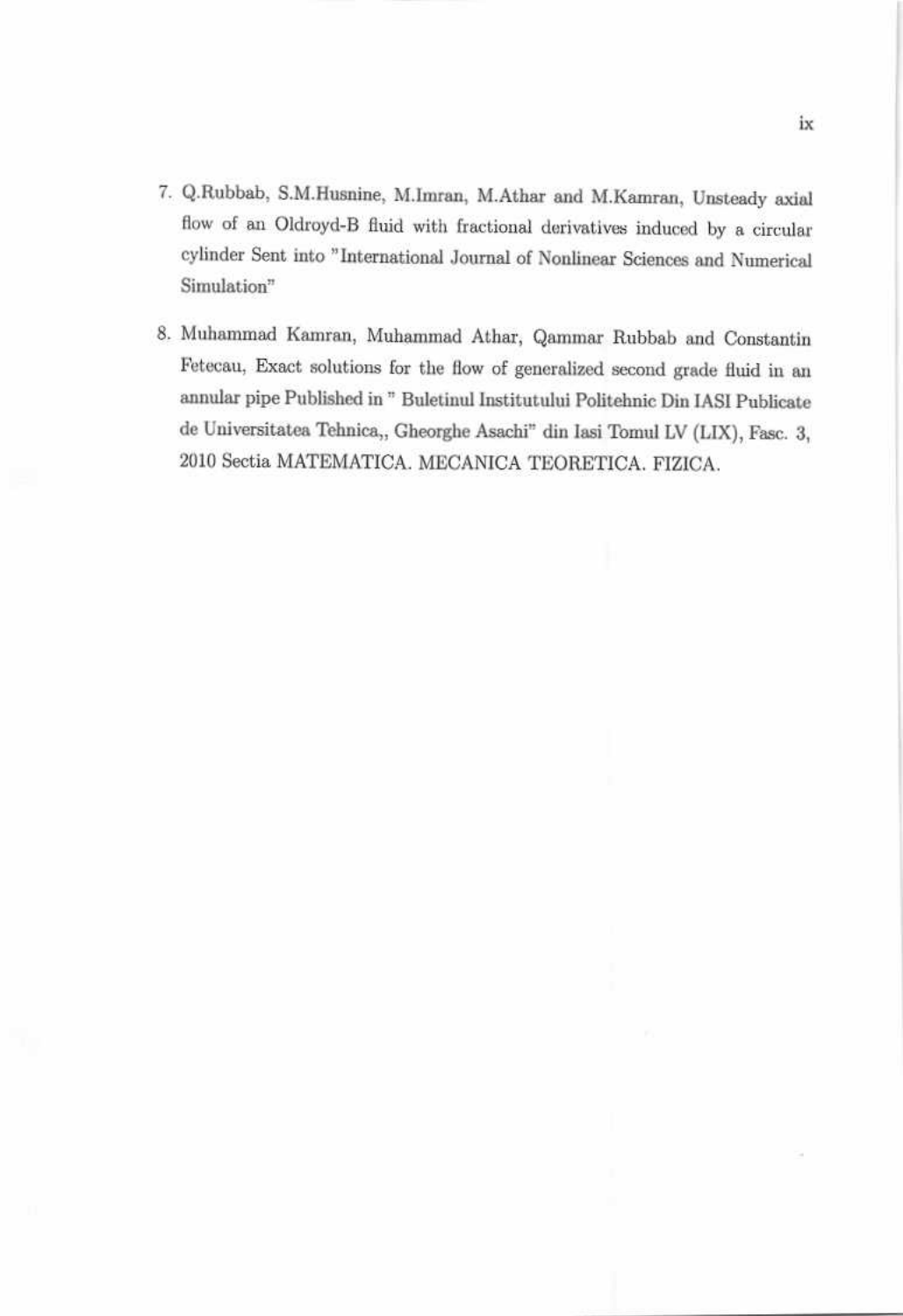## Acknowledgements

In the name of Allah, the most Gracious and the most Merciful. All praise and glory to Allah for His blessing upon me to finish my thesis. My sincerest thanks are due to my supervisor Dr. S. M. Husnine and co-supervisor Dr. Constantin Fetecau, for their valuable supervision. It would not have been possible for me to complete this work without their help and keen interest. I am deeply grateful to all my teachers who taught me graduate courses and enabled me to start research. I would like to thank our director Professor Dr. Arshad Hussain and the Head of Department Miss Summaira Sarfraz for their sympathetic attitude in solving all the administrative problems.

My gratitude is also due to Prof. A. D. R. Chaudhary, the Director General, Abdus Salam School of Mathematical Sciences (ASSMS) GCU Lahore for allowing me to avail all the facilities at his disposal so that I could do of my research work there.

I am especially thankful to the HEC (Higher Education Commission of Pakistan) for the financial support which provided me with an excellent opportunity to complete my PhD. I must also thank all the colleagues and official staff of **FAST**-NU and ASSMS for their moral support and cooperation. Of course, I am grateful to my parents, husband, children, Waqas, Hassan and Hussain and my younger sister, Rissalat, for their love and support.

FAST, NU, Lahore November, 2011

Qammar Rubbab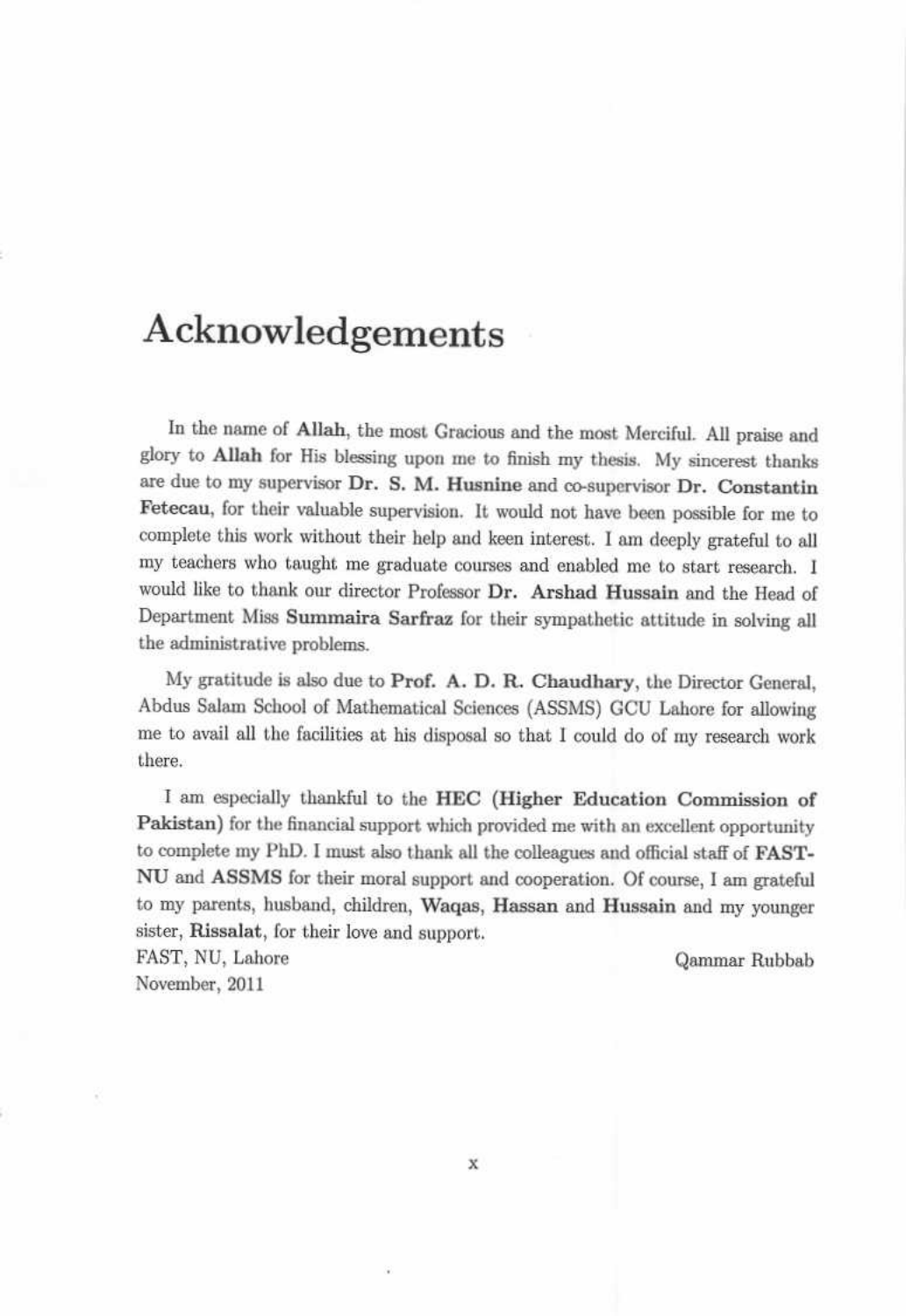## Introduction

The world faces a lot of flow problems in natural disasters like mud slides, snowstorms, in volcanic eruptions etc. as well as many industrial, biological and agricultural processes. Scientists have to study these complex flows to find preventive measures and to use such phenomenons in devising many useful equipments. Most of these flows are viscous. However, the change of viscosity is non-linear and elasticity depends upon time and elongational effects. So they are treated like viscoelastic fluids.

Low molecular fluids are treated by the simplest model like Navier-Stokes models but non-Newtonian fluids like plastic, polymers, oils, detergents, greases, soaps and other biological fluids are dealt by different models. Several non-Newtonian models have been developed during forgoing few decades. One of them, the most famous, is fluids of differential type by Dunn  $et$  al  $[22]$  and Rivlin  $et$  al  $[63]$ . These fluids describe stress differences in shear thinning, shear flow, shear thickening and other non-linear creep properties but they fail to explain the stress relaxation. By Rajagopal [60] and Rajagopal et al [62], one finds the rate-type fluids which can better explain the above mentioned characteristics in shear flow. It is difficult to formulate shear stress for non-Newtonian fluids because little theoretical work is available in this area.

Nevertheless, non-Newtonian fluids have become very important because of their use in modern technology including geophysics, chemical engineering, bio-engineering and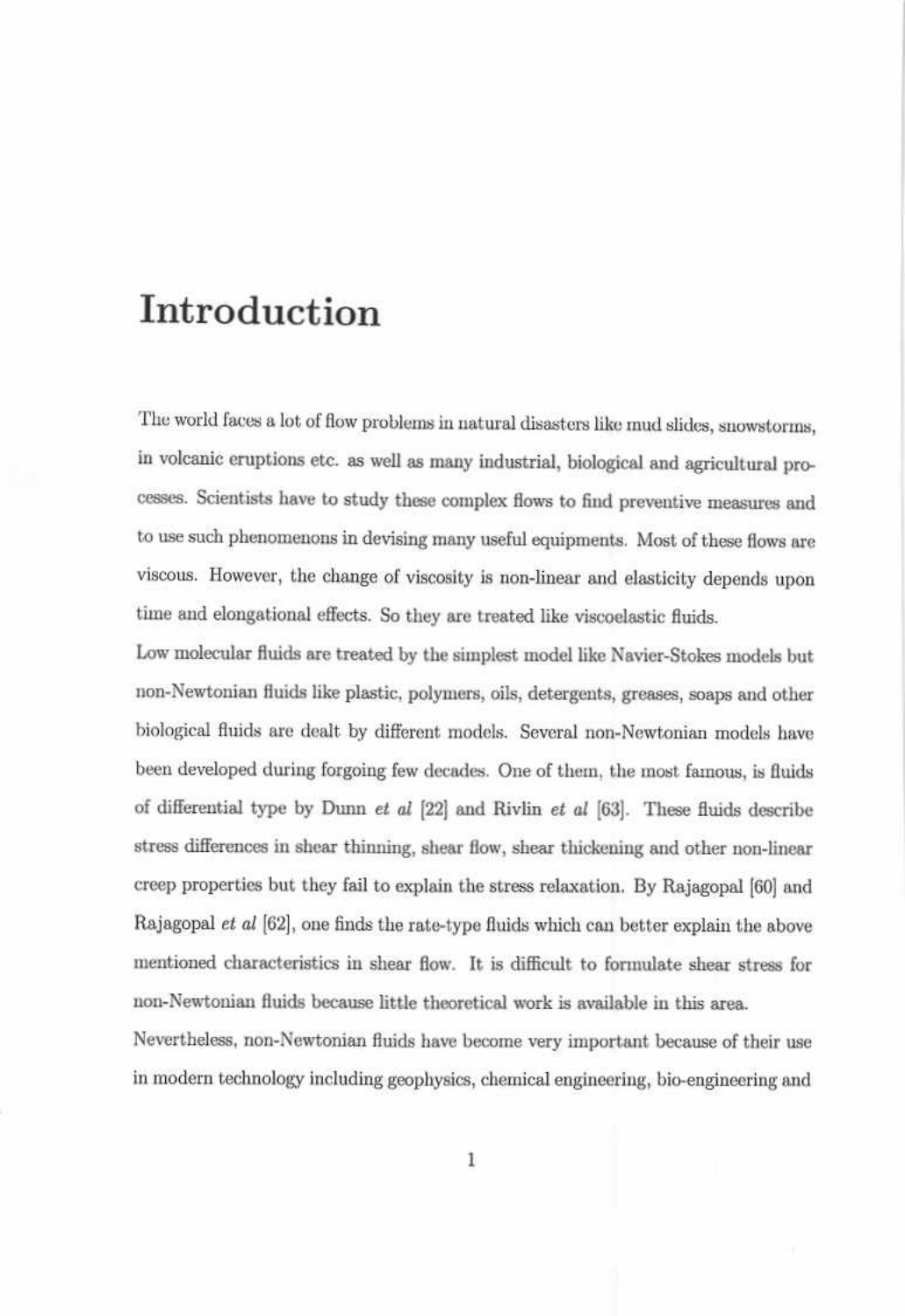oil-reservoir engineering. Non-Newtonian fluids are divided into various classes according to their different shear behavior. Newtonian fluids have the characteristic of linear relationship between the shear rate and the shear stress which gives a constant viscosity. However, some non-Newtonian fluids like second grade fluid, Maxwell fluid and Oldroyd-B fluid have also constant viscosity. Second grade fluid is a subgroup of differential type fluids which has been investigated by Hayat et al [39, 41]. The analytical solutions of these fluids are well within reach as by Fetecau [29].

In order to describe stress relaxation, the first rate type model was developed by Maxwell [51]. A one-dimensional model was developed due to Burgers [12] which was very successful in dealing with biomaterial class. Burgers rate type-model in one dimension includes Oldroyd-B model as a special case. Oldroyd [53] developed ratetype model in three dimensions. This fulfilled the needs of frame indifference. But this model known as Oldroyd-B model failed to describe the shear thickening and shear thinning although it successfully explained the stress relaxation and normal stress differences in shear flow.

Flow around oscillating bodies is one of the most interesting phenomenon to industrialists and academicians. An exact solution was found by Stokes [71] for rotational oscillations of an infinite rod immersed in viscous fluids. Casarella and Laura [14] also found an exact solution for the same fluid motion due to longitudinal and torsional oscillation of the rod. Later on, Rajagopal [57] gave two fantastic solutions about the flow of second grade fluids for the above mentioned motion of an immersed rod. Rajagopal and Bhatnagar [61] extended these solutions to Oldroyd-B model. Further interesting results were obtained by Hayat et al [39, 45].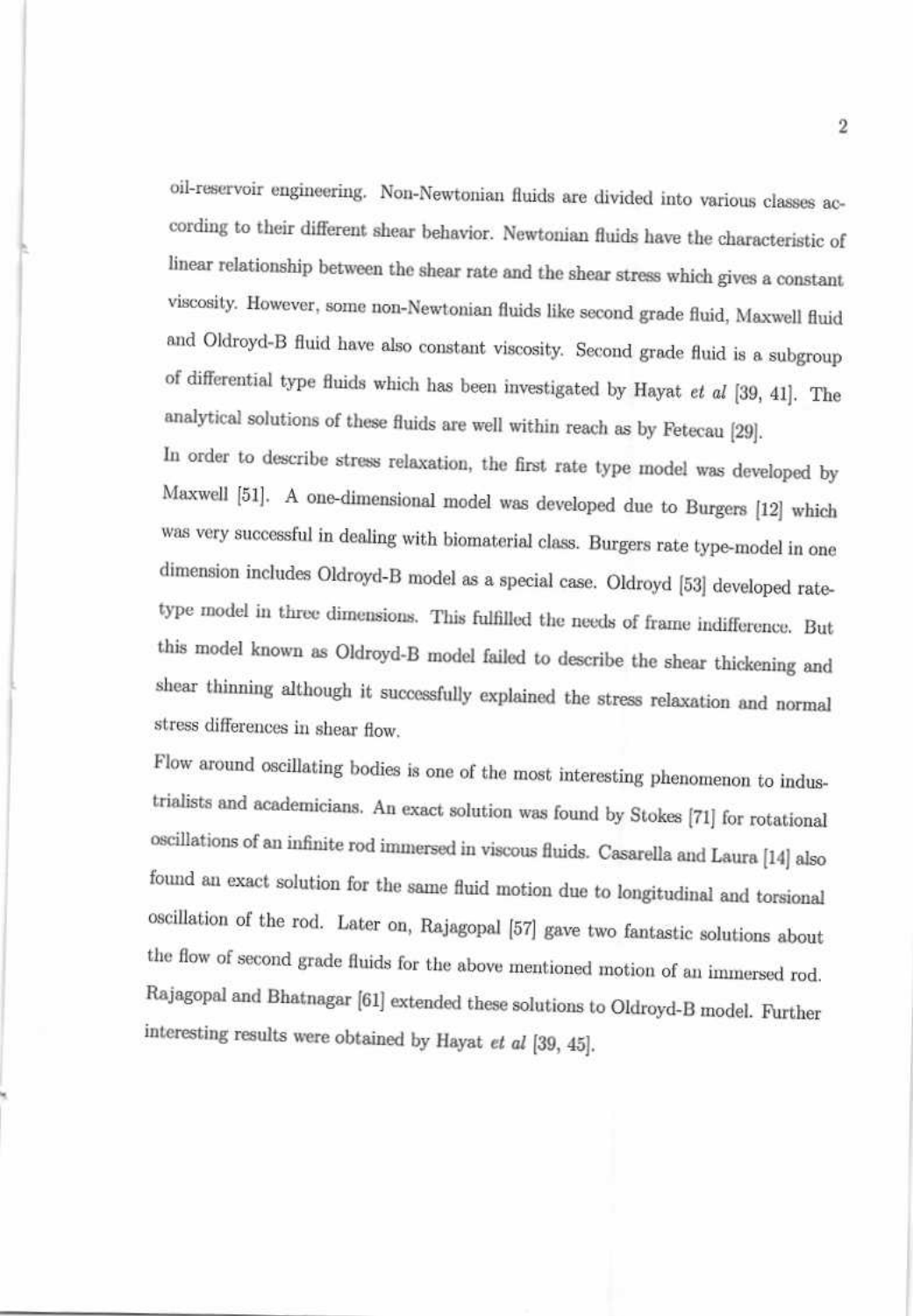So far Newtonian fluids are concernd, the transient velocity distribution in a circular cylinder is discussed by Batchelor [8]. The exact solutions of second grade fluids within a circular cylinder was given by Ting [72] while the exact solutions of Maxwell fluids were given by Srivastava [69] and Rajagopal [56]. Subsequently, the Poiseuille flow of an Oldroyd-B fluid in a circular tube was investigated by Waters and King [78]. They also studied the loss of steady-state condition after removal of pressure gradient. The energy storage in Oldroyd-B fluids indicates that on one hand these fluids behave like elastic solids and on the other they appear to be mixture of two viscous fluids. This led to the study of viscoelastic fluids. Oldroyd [53] gave a systematic method for developing rate type viscoelastic fluids. Although his work met the invariance requirement of framework yet it left out the thermodynamical issues. Recently, a thermodynamic framework for rate type viscoelastic fluids has been described by Rajagopal and Srinivasa [62]. This framework basically deals with the saving and dissipating of energy.

The Oldroyd-B model involves the time for relaxation and retardation as well as viscosity. This model gave successful response to polymeric fluids as described by Bird et al [9] and Böhme [11] due to some analytic and experimental considerations. Oldroyd-B fluids describe adequately creep, stress-relaxation and normal stress differences which are the result of shear flows although it cannot describe shear thickening or thinning which is a characteristic of polymeric materials. The success of this model lies in its ability to describe the behaviors of a sub-class of polymeric fluids. As a particular case, the Maxwell model was deduced from this model. However, Choi et al. [15] found some inadequacy in the deduction.

Shear stress and shear rate have linear relation in a shear flow of real fluids. It was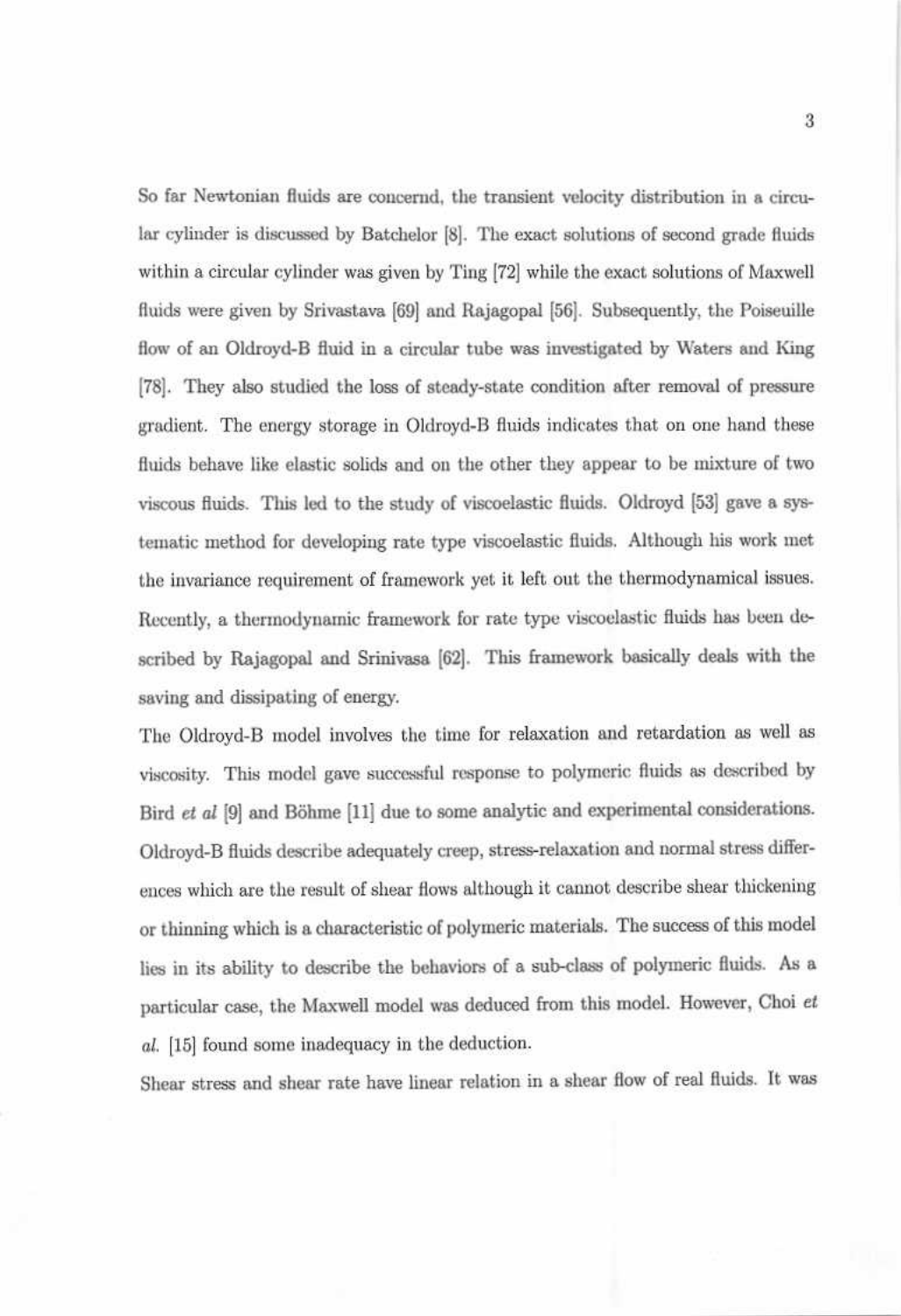not possible for the Maxwell model to get the range of frequencies in experiments as mentioned by Bandelli et al [7]. The Maxwell model with fractional calculus by Hilfer [43] and Lorenzo et al [47] replaced the ordinary Maxwell model. This achieved an excellent fit of experimental data. Recently, the fractional calculus has achieved great success in describing viscoelasticity. The behavior of polymeric solutions and melts is better described by the rheological constitutive equations with fractional derivatives. The viscoelastic response in the  $\alpha$ -relaxation regions as given by Heibig et al. [42] and in the glass transition has been properly described by one-dimensional fractional derivative. Maxwell model resulted in more work on generalization of nonlinear viscoelastic fractional constitutive equations. Palade et al.[54] gave first fully objective constitutive equations with fractional derivatives. Small deformations hypothesis are used to reduce them into the linear fractional model. In the ordinary governing equations of non-Newtonian fluid, one replaces the integer order derivatives by the Riemann-Liouville fractional operators to obtain the fractional derivatives model. Fractional derivatives of non-integer order as given by Podlubny [55] replace the ordinary derivatives of first, second or higher orders.

The main object of this thesis is to find some exact solutions for flows of second grade and Oldroyd-B fluids with fractional derivatives model in cylindrical domains. We also investigate Stokes' second problem for Maxwell fluids. Laplace and Hankel transforms are extensively used in our work to determine the exact solutions. The whole work comprises 5 chapters.

Chapter 1 includes the preliminaries relating to the fluids of rate type, constitutive equations, the continuity equation, equations of motion and some integral transforms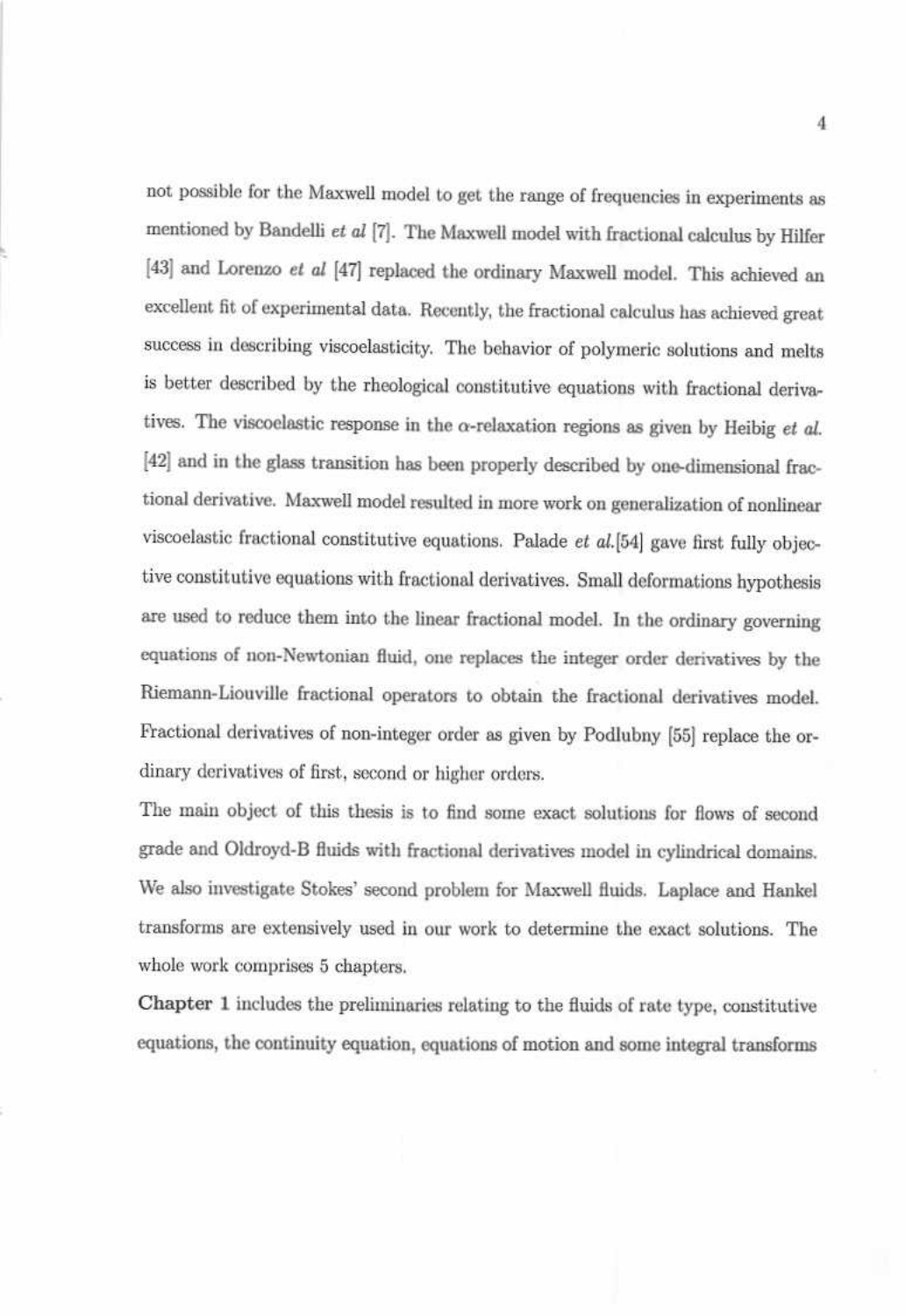which are used to solve the partial differential equations resulting from the mathematical formulation of different types of fluid flows. The exact solutions of different rate type fluids are obtained by large number of researchers. In chapter 2, we exploit the Laplace and Hankel transforms to obtain the exact solutions for the velocity field and corresponding shear stress related to the longitudinal oscillatory flow of a second grade fluid in the annular region produced by two infinite coaxial circular cylinders. As a special case we have recovered the solutions for Newtonian fluid. To compare the flows of second grade and Newtonian fluids, we graph their velocity profiles. The content of this chapter has been published in Journal of Prime Research in Mathematics 5 (2009) 192-204.

Chapter 3 studies the unsteady rotational flow of second grade fluid in the annular region produced by two infinite coaxial cylinders, one of them being set in rotation about its axis by a time dependent azimuthal shear stress. We present in series the solutions obtained by means of the finite Hankel transform, thereby obtaining them in series form in terms of Bessel functions such that the later satisfy all given boundary conditions. The results for Newtonian fluids, are derived as particular case. The effect of the specific parameters for given material on the velocity and shear stress is illustrated by graphs. The content of this chapter has been presented in 5th World Conference on 21st Century Mathematics 2011 held in Abdus Salam School of Mathematical Sciences, GC University Lahore-Pakistan February (2011) 9-13.

Moreover the exact solutions relating to the flow of non-Newtonian fluids, over an extended flat plate, are described in [6, 18, 23, 32, 48, 49, 56, 58, 65, 77]. In chapter 4, we consider both sine and cosine oscillations of the plate to recover the exact solutions for Stokes' second problem for Maxwell fluids. It seems that the solutions